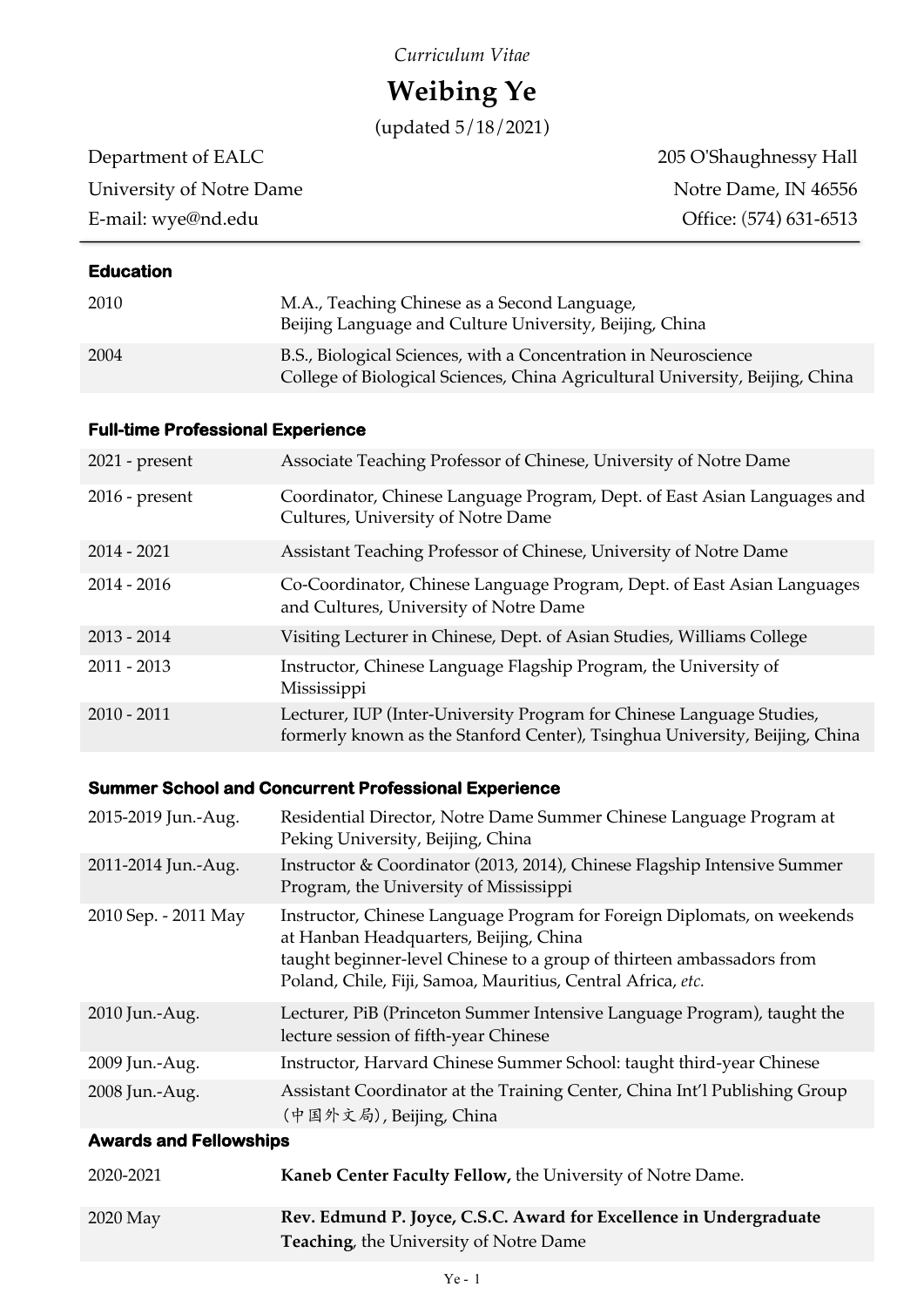| 2017 Fall     | The Ursula Williams Faculty Fellowship, the Center for the Study of<br>Languages & Cultures and the Kaneb Center for Teaching and Learning, the<br>University of Notre Dame        |
|---------------|------------------------------------------------------------------------------------------------------------------------------------------------------------------------------------|
| 2016 Spring   | 2016 Annual Faculty Award, the Center for the Study of Languages and<br>Cultures, the University of Notre Dame, recognizing excellence in foreign<br>language teaching and service |
| Since 2014    | <b>Faculty Fellow, the Liu Institute for Asia and Asian Studies, the University</b><br>of Notre Dame                                                                               |
| <b>Grants</b> |                                                                                                                                                                                    |
| $2019$ May    | Provost's Learning Initiative: Pilot Grants for Instructional Software                                                                                                             |
| 2018 Fall     | Digital Learning Research Grant, Notre Dame                                                                                                                                        |
|               |                                                                                                                                                                                    |
| 2017 Fall     | Digital Learning Initiatives Grant, Notre Dame                                                                                                                                     |

## **Conference Paper Presentations**

#### **Panels Chaired**

| 2018 | Panel Chair & Presenter. Using the Universal Design for Learning (UDL) Framework to Develop |
|------|---------------------------------------------------------------------------------------------|
|      | Student Media Creation Projects. Presented at the 10th International Conference and         |
|      | Workshops on Technology and Chinese Language Teaching, Taipei, Taiwan. June 3.              |
|      |                                                                                             |

2018 Panel Chair & Presenter. *Students' Video Production using Adobe Spark.* Presented at CALICO Conference (the Computer-Assisted Language Instruction Consortium), Champaign, Illinois. May 29.

# **Paper presented**

| 2021 | CFL Teaching Models and Strategies in the Post-Pandemic Era, presenter at the 1-hour<br>Roundtable, 2021 Chinese Language Teachers Association Annual Conference. April 18                                                                                                |
|------|---------------------------------------------------------------------------------------------------------------------------------------------------------------------------------------------------------------------------------------------------------------------------|
| 2019 | Tracking Proficiency in Less Commonly Taught Languages: A Longitudinal Study, co-presented<br>at the ACTFL Annual Conference, Washington DC. November 22                                                                                                                  |
| 2019 | VR in Chinese Language Education, presented at the ACTFL Annual Conference, Washington<br>DC. November 22                                                                                                                                                                 |
| 2019 | A content-based language course "Sustainability: Examples from China": connecting fundamental<br>areas of core curriculum, presented at the Inaugural Annual Atlanta Global Studies<br>Symposium. The Georgia Institute of Technology, Atlanta, GA. April 27              |
| 2019 | Tracking Proficiency Progress in Less Commonly Taught Languages: A Longitudinal Study at the<br>University of Notre Dame, co-presented at the 22nd Annual Conference of the National<br>Council of Less Commonly Taught Languages (NCOLCTL), Atlanta, GA. April 28        |
| 2017 | A Pilot Study of Language Pledges in Chinese Language Study-abroad Programs, co-presented at<br>the Third International Forum on Linguistics and Chinese Education (IFOLCE-3).<br>University of Notre Dame, Notre Dame, IN. October 14.                                   |
| 2016 | Correlation Between Chinese Language Learning Strategies and Achievements, presented at the<br>ACTFL Annual Conference, Boston, MA. November 18.                                                                                                                          |
| 2016 | An Easy Way to Create Pedagogical Media for Hybrid Courses: Lightboard, presented at the 5th<br>Annual Conference of the NECLTA--International Conference on Learning and Teaching<br>Chinese Language and Culture. College of the Holy Cross, Worcester, MA. October 29. |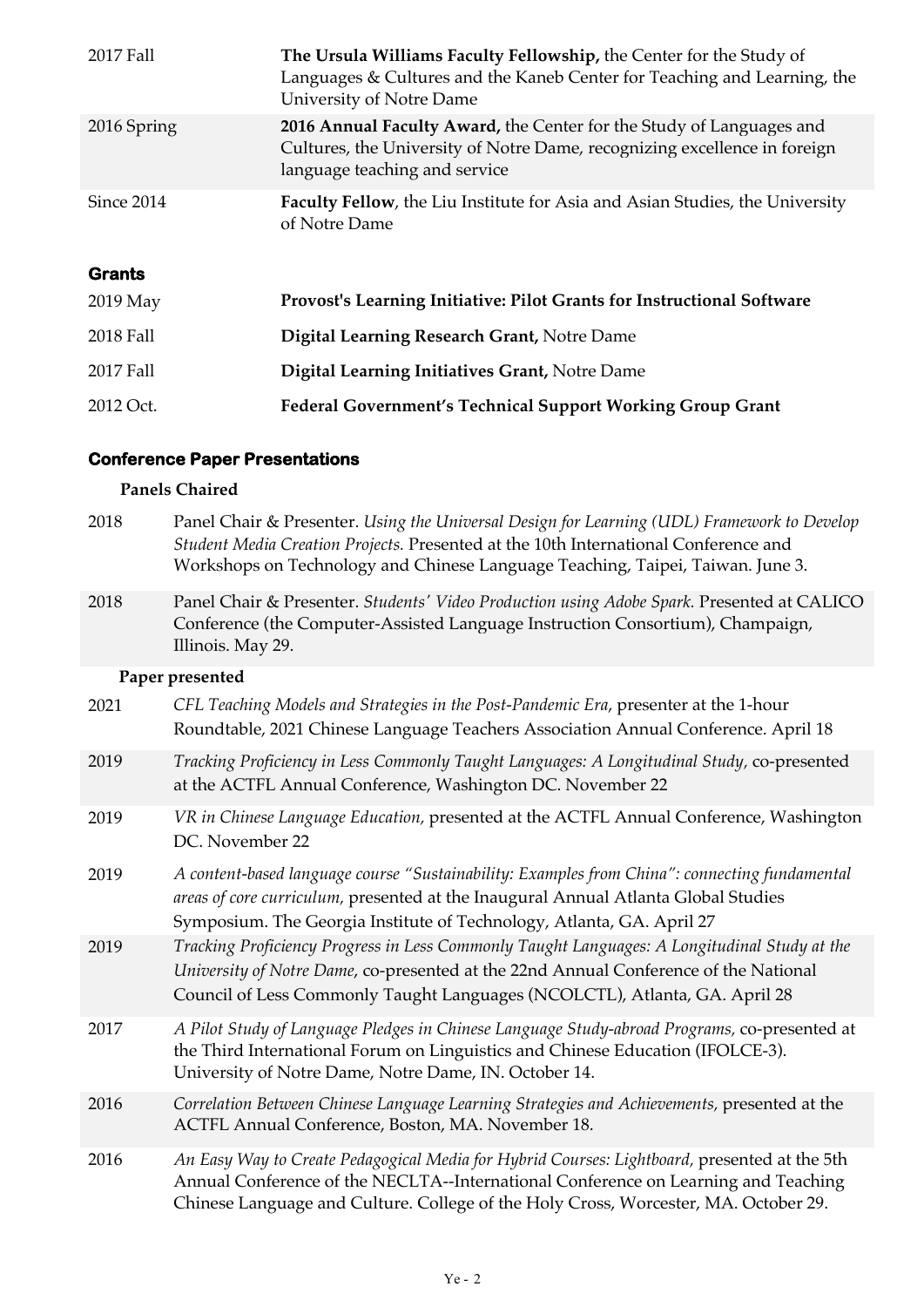| 2016 | Using Lightboard to Make Pedagogical Media for Flipped Classes, presented at the 9th<br>International Conference and Workshops on Technology and Chinese Language Teaching,<br>University of Macau, Macau. May 27-29. |
|------|-----------------------------------------------------------------------------------------------------------------------------------------------------------------------------------------------------------------------|
| 2014 | Applying the ACTFL OPI as A Booster of Advanced Students' Productive Skills, presented at the<br>ACTFL Annual Conference, San Antonio, Texas. November 22.                                                            |
| 2013 | Using Online Media Monitoring Tools to Develop a Media Chinese Course, presented at the<br>ACTFL Annual Conference, Orlando, Florida. November 22.                                                                    |
| 2012 | How to Teach Chinese Grammar More Effectively for Advanced Level Learners? presented at the<br>Chinese Language Pedagogy Workshop for High School Teachers, the University of<br>Mississippi. March 2.                |

#### **Workshops & Invited Talks**

| 2021 | Invited speaker. How to Teach a Dual-mode Language Class Under the Pandemic, a                  |
|------|-------------------------------------------------------------------------------------------------|
|      | one-and-an-half-hour professional training workshop, organized by the Office of Language        |
|      | and Cultural Education, Chicago Public Schools. January 23.                                     |
| 2020 | Invited speaker. Challenges and Countermeasures of Language Classes Under the Pandemic, the     |
|      | Virtual Forum on Virtual and In-Person CFL Teaching in the New Circumstances,                   |
|      | organized by the Chinese Language Teachers Association, USA. August 29.                         |
| 2020 | Invited speaker. Alternative Assessment Tools for Online Instruction, a one-hour workshop,      |
|      | organized by the Center for the Study of Languages and Cultures, at the University of           |
|      | Notre Dame. August 27.                                                                          |
| 2020 | Invited speaker. Re-thinking Assessment for Online Language Teaching, a one-hour lecture        |
|      | among the Series of Zoom Presentations on Remote Chinese Teaching Professional                  |
|      | Training for Chinese Language Teachers, organized by San Francisco State University. May        |
|      | 15.                                                                                             |
| 2019 | Invited Panelist. Leveraging AI and VR Technologies to Enhance Language and Culture             |
|      | Instruction, presented at the round-table discussion, Brainstorm: New or Big History in Digital |
|      | Age. Notre Dame Beijing Gateway, Beijing. June 24.                                              |
| 2018 | Invited workshop trainer. Virtual reality technology and its applications in the teaching and   |
|      | learning of Chinese language and culture. Workshop at the 10th International Conference and     |
|      | Workshops on Technology and Chinese Language Teaching, National Taiwan Normal                   |
|      | University, Taipei, Taiwan. June 3.                                                             |

#### **Publications**

#### **Referred Articles:**

1) Ye, W. (first author), Liu, S., Song, F. (2017). Virtual Reality Technology and Its Applications in Language Teaching and Learning. *Journal of Technology and Chinese Language Teaching, 8(2),* 70-100*.* 

2) Ye, W. (2016). Lightboard and Chinese Language Instruction. *Journal of Technology and Chinese Language Teaching, 7*(2), 97-112.

#### **Textbook:**

*Chinese for Foreign Diplomats (Beginner-level)* (co-author), Hanban Headquarters, Beijing, China, 2011

#### **Multimedia Course Material:**

*Advanced & Intermediate Chinese Learning Curricula Templates,* developed in the Media Monitoring System http://mms.tamu.edu

#### **Professional Service**

 **Service to the Profession**